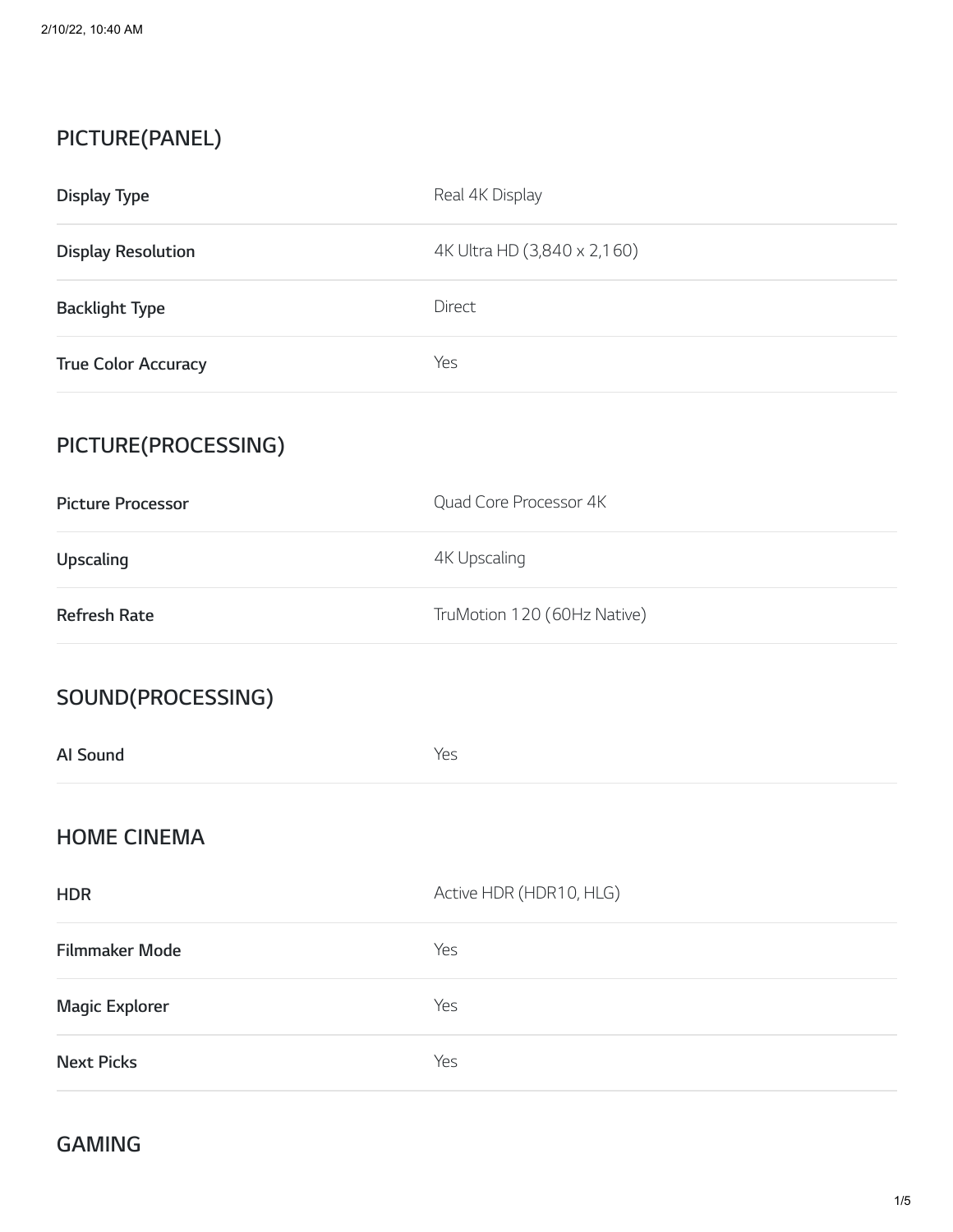$2/1$ 

| 10/22, 10:40 AM                     |                                                                                                                  |
|-------------------------------------|------------------------------------------------------------------------------------------------------------------|
| <b>Game Optimizer</b>               | Yes                                                                                                              |
| <b>ALLM (Auto Low Latency Mode)</b> | Yes                                                                                                              |
| <b>HGiG</b>                         | Yes                                                                                                              |
| <b>SMART TV</b>                     |                                                                                                                  |
| <b>Operating System</b>             | webOS                                                                                                            |
| <b>Content Partners</b>             | Netflix, Prime Video, Disney+, Apple TV, Hulu, Paramount+,<br>Peacock, Youtube TV, Spotify, iHeartRadio and more |
| LG Content Store (App Store)        | Yes                                                                                                              |
| <b>Full Web Browser</b>             | Yes                                                                                                              |
| <b>LG Channels</b>                  | Yes                                                                                                              |
| <b>Sports Alert</b>                 | Yes                                                                                                              |
| Who.Where.What?                     | Yes                                                                                                              |
| Home Dashboard                      | Yes                                                                                                              |
| <b>Works With</b>                   | Hey Google, Alexa, Apple Airplay2 and Homekit (Separate device<br>purchase necessary)                            |
|                                     |                                                                                                                  |

### **AUDIO**

| <b>Speaker System</b>    | 2.0 Channel                                                                                |
|--------------------------|--------------------------------------------------------------------------------------------|
| <b>Output Power</b>      | 20W                                                                                        |
| <b>Speaker Direction</b> | Down Firing                                                                                |
| Audio Codec              | AC4, AC3(Dolby Digital), EAC3, HE-AAC, AAC, MP2, MP3, PCM,<br>WMA, apt-X (refer to manual) |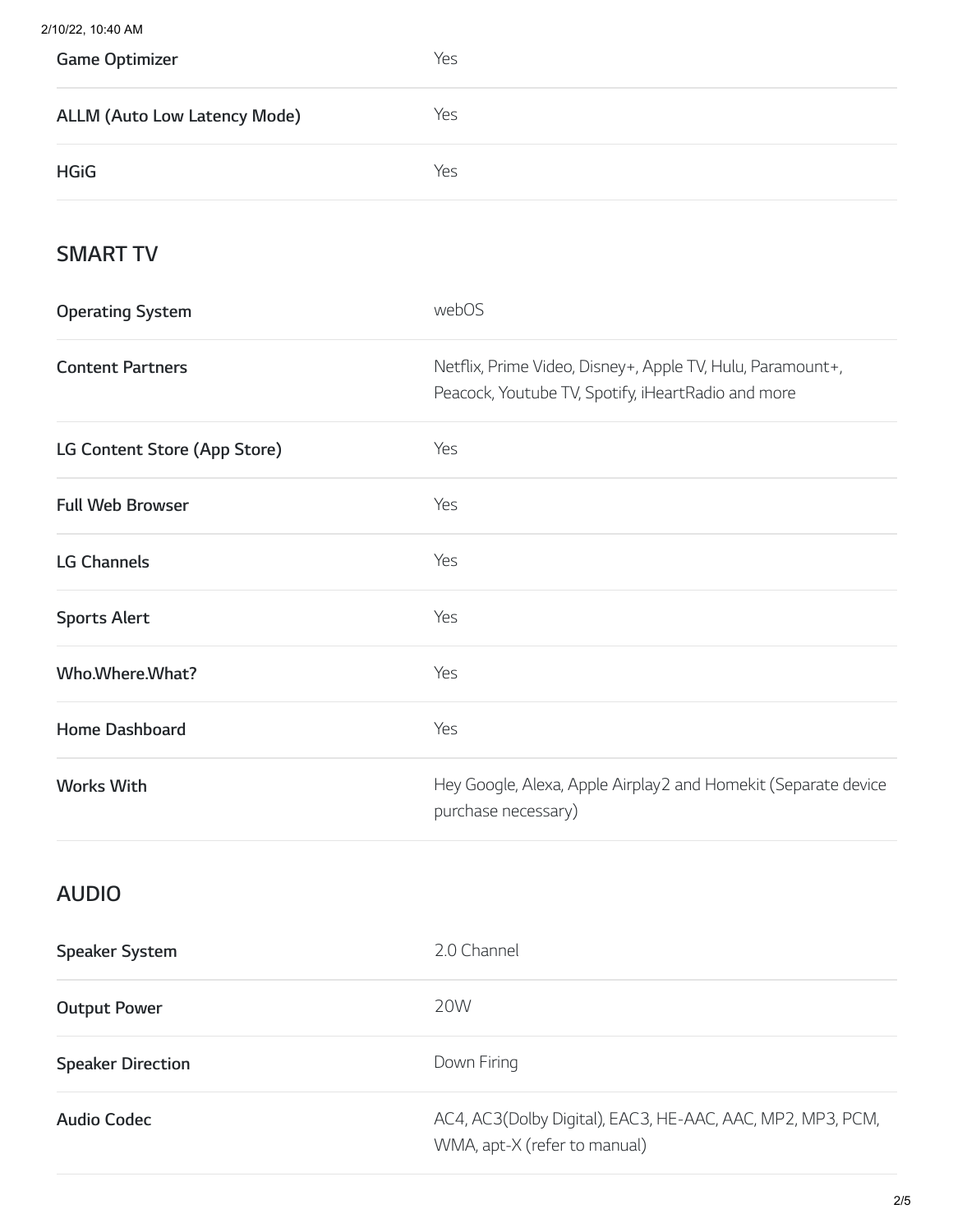#### **CONNECTIVITY**

| Wi-Fi® Standard                     | Wi-Fi Certified 802.11ac |
|-------------------------------------|--------------------------|
| <b>IP Control</b>                   | Yes                      |
| HDMI-CEC (Simplink)                 | Yes                      |
| <b>TV Tuner</b>                     | ATSC, Clear QAM          |
| <b>Smart Phone Connectivity</b>     | Yes                      |
| <b>INPUTS &amp; OUTPUTS</b>         |                          |
| HDMI Input (HDCP 2.2)               | 2 (Side)                 |
| HDMI Audio Return Channel (ARC)     | eARC (HDMI 2)            |
| USB Ports (v 2.0)                   | $1$ (side)               |
| RF Connection Input (Antenna/Cable) | $1$ (rear)               |
| <b>Ethernet Input</b>               | $1$ (rear)               |
| Digital Audio Output (Optical)      | $1$ (rear)               |
| <b>POWER</b>                        |                          |
| Power Supply (Voltage, Hz)          | 120~ Vac 50-60Hz         |
| <b>Standby Power Consumption</b>    | Under 0.5W               |
| <b>Typical Power Consumption</b>    | 155W                     |
| <b>Annual Power Consumption</b>     | 286kWh/y                 |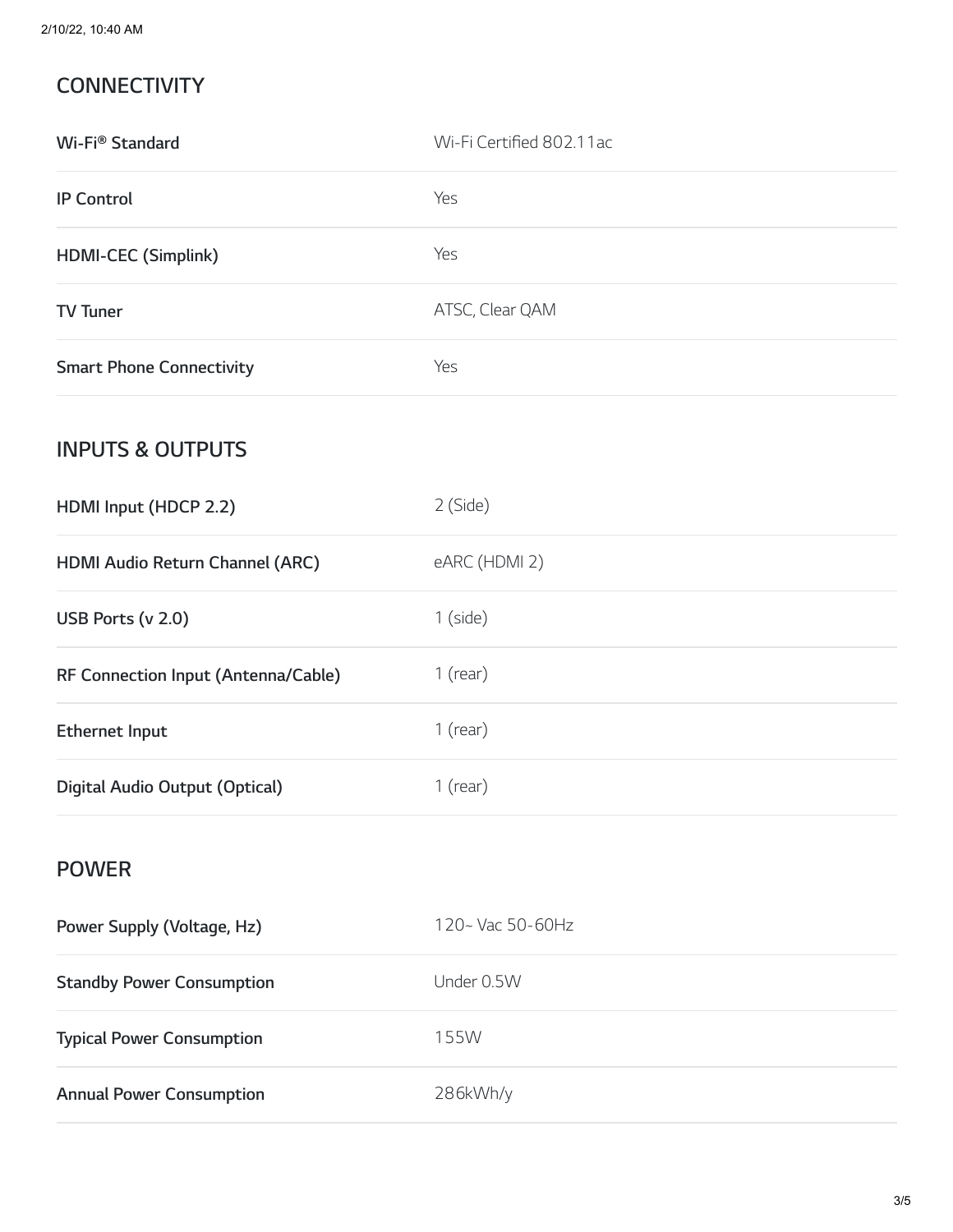#### **DIMENSIONS/WEIGHTS/UPC**

| TV Dimensions with Stand (WxHxD)    | 57.5" x 36" x 12.6"  |
|-------------------------------------|----------------------|
| TV Dimensions without Stand (WxHxD) | 57.5" x 33.2" x 3.5" |
| <b>Packaging Dimensions (WxHxD)</b> | 63" x 37.8" x 7"     |
| <b>Stand Width</b>                  | 46.5"                |
| TV Weight with Stand                | 38.6 lbs             |
| TV Weight without Stand             | 37.9 lbs             |
| Packaging Weight                    | 50.9 lbs             |
| <b>VESA Mounting (W x H)</b>        | 400 x 300            |
| <b>UPC</b>                          | 195174008492         |

#### **ACCESSORIES INCLUDED**

| Remote                        | <b>Standard Remote</b> |
|-------------------------------|------------------------|
| <b>Remote Control Battery</b> | Yes (AAA)              |
| <b>Power Cable</b>            | Yes                    |
| <b>Quick Start Guide</b>      | Yes                    |
| E-Manual                      | Yes                    |

#### **WARRANTY**

**Limited Warranty** Please see Support tab for full details on the limited warranty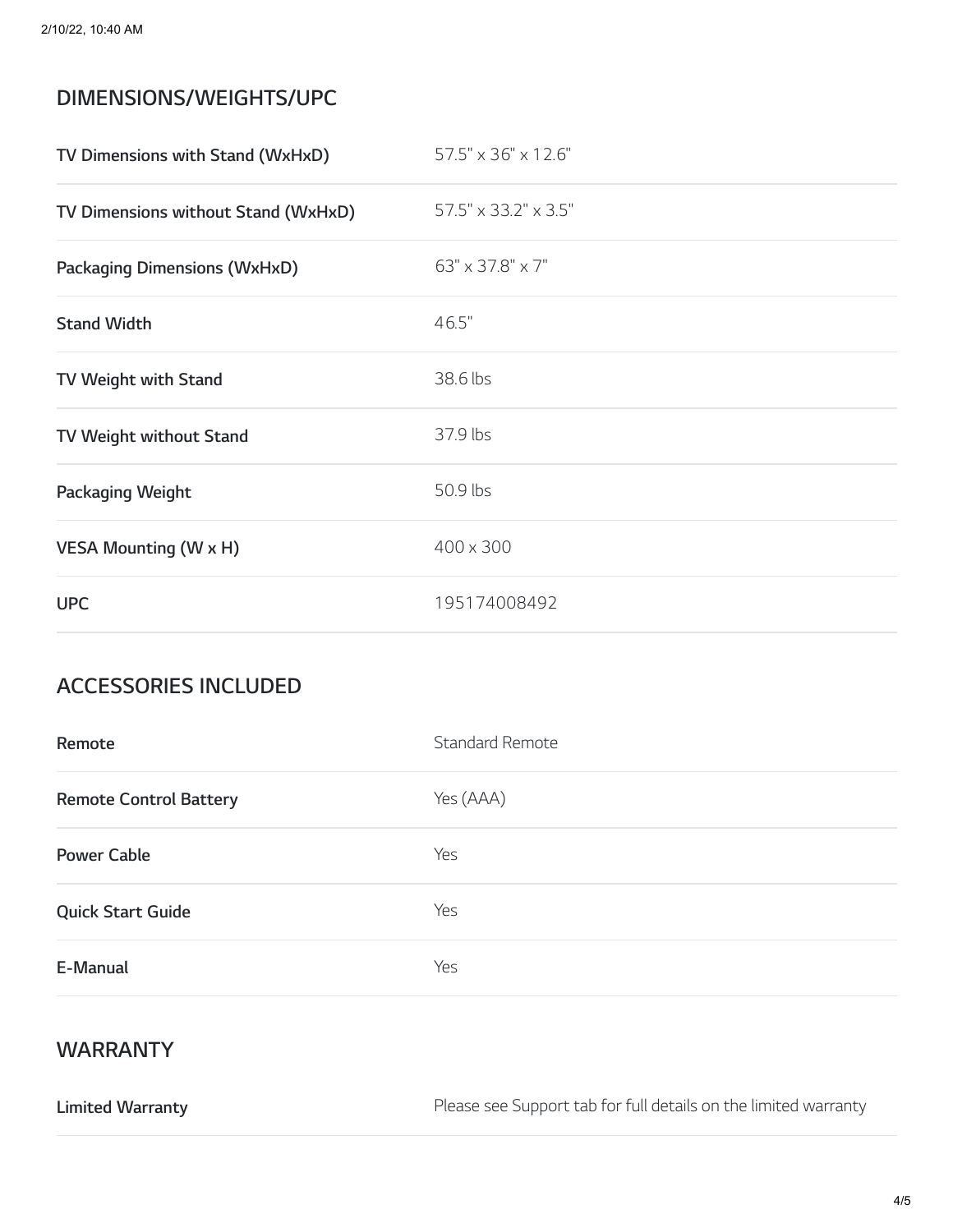#### **GENERAL**

**2021 Model** Yes